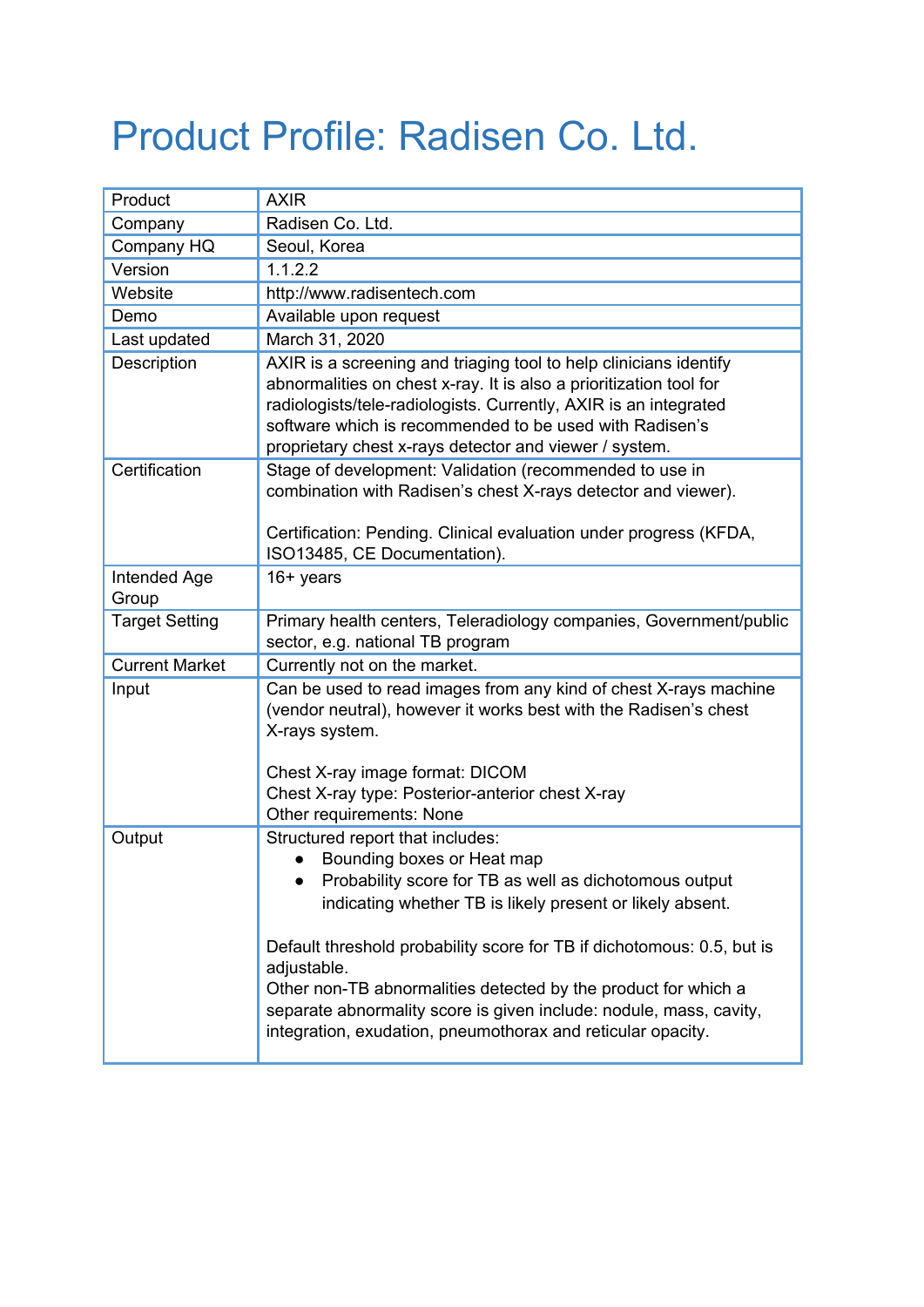|                                            | LE QUYNH ANH 1975/44Y/F                                                                                                                                                                                                                                                                                                                                                                                                                                                                                                                                                                                                                  |  |
|--------------------------------------------|------------------------------------------------------------------------------------------------------------------------------------------------------------------------------------------------------------------------------------------------------------------------------------------------------------------------------------------------------------------------------------------------------------------------------------------------------------------------------------------------------------------------------------------------------------------------------------------------------------------------------------------|--|
|                                            | Screening Score: 0.673<br>CHEST P<br>TEST9<br>Radiser<br>$\sum_{\text{REGST}}$<br>TEST9<br>00/00/0000<br>44Y<br>DK<br>Щ<br>Щ<br>05/10/2019<br>16:20:50<br>R<br><b>O</b><br><b>STUDY</b><br><b>IMAGE</b><br>$\mathbb{B}_{\infty}$<br>භූ<br>Z: 25%<br>SETTING<br>$0 kVp$<br>$0.0 mA$<br>$\omega$<br>$\frac{1}{\alpha}$<br>$\mathbb{Z}$<br>W/L: 9348/5819<br>Å<br>్ష<br>$\frac{1}{R}$<br>POSTURE<br>$\boxed{\mathbf{0}}$<br>◮<br>R<br>₿<br>$\bigoplus$<br>$rac{1}{2}$<br><u>[d</u><br>⊠<br>Ø<br>CCW<br>LINE<br>CW<br>QUIT<br>AM 11:43<br>2019-11-27<br>HDD: 60% EX SAVE ON<br>Operator: Hong Gil Dor<br>0:00:32<br>0:01:55<br>(小<br>D<br>᠊ᢛ |  |
|                                            |                                                                                                                                                                                                                                                                                                                                                                                                                                                                                                                                                                                                                                          |  |
| <b>Deployment</b>                          | Offline only. Online service scheduled from June, 2020.                                                                                                                                                                                                                                                                                                                                                                                                                                                                                                                                                                                  |  |
| Hardware                                   | A Radisen's proprietary box will be provided with the AI software. This<br>box needs to be connected to the x-ray detector and computer. A port<br>to transfer DICOM images is required.                                                                                                                                                                                                                                                                                                                                                                                                                                                 |  |
| Xray Machine                               | None                                                                                                                                                                                                                                                                                                                                                                                                                                                                                                                                                                                                                                     |  |
| Validation                                 |                                                                                                                                                                                                                                                                                                                                                                                                                                                                                                                                                                                                                                          |  |
| Software                                   | Image viewer provided by Radisen.                                                                                                                                                                                                                                                                                                                                                                                                                                                                                                                                                                                                        |  |
| Server                                     | Not applicable                                                                                                                                                                                                                                                                                                                                                                                                                                                                                                                                                                                                                           |  |
| Integration                                | It is possible to integrate the product with the client's legacy Picture<br>Archiving and Communication System (PACS).                                                                                                                                                                                                                                                                                                                                                                                                                                                                                                                   |  |
| <b>Processing Time</b>                     | less than 20 seconds                                                                                                                                                                                                                                                                                                                                                                                                                                                                                                                                                                                                                     |  |
| <b>Data Sharing &amp; Privacy</b>          |                                                                                                                                                                                                                                                                                                                                                                                                                                                                                                                                                                                                                                          |  |
| Server location<br>(for online<br>product) | Not applicable                                                                                                                                                                                                                                                                                                                                                                                                                                                                                                                                                                                                                           |  |
| Data shared with<br>manufacturer?          | <b>No</b>                                                                                                                                                                                                                                                                                                                                                                                                                                                                                                                                                                                                                                |  |
| De-identification<br>(option to            | Yes                                                                                                                                                                                                                                                                                                                                                                                                                                                                                                                                                                                                                                      |  |
| deidentify?)                               |                                                                                                                                                                                                                                                                                                                                                                                                                                                                                                                                                                                                                                          |  |
| <b>Software Updates</b><br>Frequency       | Quarterly                                                                                                                                                                                                                                                                                                                                                                                                                                                                                                                                                                                                                                |  |
|                                            |                                                                                                                                                                                                                                                                                                                                                                                                                                                                                                                                                                                                                                          |  |
| Cost                                       | Annual maintenance charge cover updates.                                                                                                                                                                                                                                                                                                                                                                                                                                                                                                                                                                                                 |  |
| <b>Price</b>                               | AXIR is currently only used in combination with Radisen's DR<br>detector. The installation and setup of AXIR is then free of charge.                                                                                                                                                                                                                                                                                                                                                                                                                                                                                                     |  |
|                                            | In the future, AXIR may be offered as an online service for settings<br>that are using another DR detector. In those instances, additional<br>setup charges will be applicable.                                                                                                                                                                                                                                                                                                                                                                                                                                                          |  |
|                                            | Please contact Ryan Lee ( <i>jhlee@radisentech.com</i> ) for a quote.                                                                                                                                                                                                                                                                                                                                                                                                                                                                                                                                                                    |  |